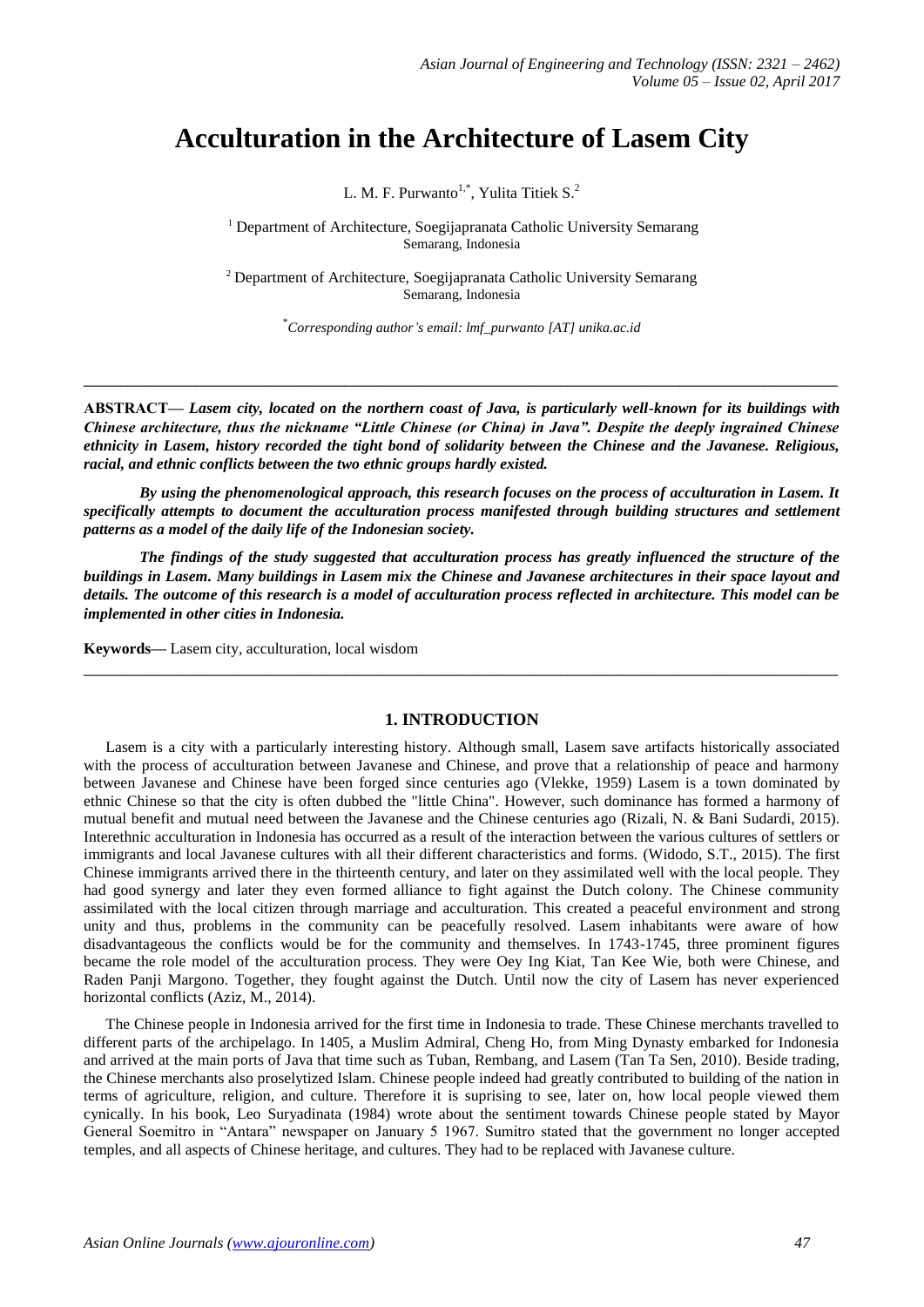The New Order regime triggered many conflicts, but the city of Lasem remained unaffected. The city was able to maintain its culture and preserve its building ornaments without creating resentments or conflicts. The awareness of the importance of social harmony and peaceful society was the result of the course of history from the Dutch colonization until today (Aziz M. , 2014). In architecture, the process of acculturation is evident through details of the buildings and layouts of the Chinese and Javanese buildings.

### **2. RESEARCH METHOD**

In this study, the researchers examined a house in Lasem that was influenced by acculturation. Chinese houses in Lasem have different space layouts in comparison with those in China. The assimilation and acculturation processes between the Chinese and the local people resulted in houses having layouts similar to those of Javanese houses. There are houses with Dutch architecture whose layouts are influenced by both Javanese and Chinese architectures. On the contrary, distinctive console forms found in many Javanese traditional houses in Lasem reflect the influence of the Chinese architecture.

In addition, this study investigated the cultural interactions in the society particularly those related to settlement patterns. The information regarding social lives in Lasem were collected from interviews with the prominent Javanese and Chinese local figures who were instrumental in the preservation of Lasem's cultural heritage. These people were the members of the *Lembaga Kajian Sejarah Lasem* (Center for Lasem Historical Studies).

#### **3. RESULTS AND DISCUSSIONS**

Chinese immigrants arrived in Lasem for the first time in the thirteenth century. The Chinese community was then settled and lived along the Lasem River which was their main transportation route in the  $15<sup>th</sup>$  century. . They first settled in Babagan. (Pratiwo, 2010). Their daily activities mostly revolved around managing salt farms and introducing salt making to the local people. Bie Nang Oen, whose name is now used as a place name in Lasem, Binangun, along with his wife Na Lie Nie was the first Chinese figures who taught the local people about agriculture, salt production, and crafting. Later on, more Chinese people from Hokkien clan arrived and settled in Soditan area. Their first dwellings were located near the Lasem port (Rahab, 2014).

In 1743-1745, Lasem was ruled by an *Adipati* (regent) named Raden Ngabehi Widyadinigrat, a muslim Chinese and a Dutch mayor. His real name was Oey Ing Kiat. He befriended the son of Lasem's previous regent (Tejakusuma V, 1714-1727), Raden Panji Margono, and also a kungfu master Tan Kee Wie. These three people were very close to each other and fought against the Dutch, especially the VOC (*Vereenigde Oostindische Compagnie*/Dutch East-Hindia Company*)* because of the mass killing of Chinese people in Batavia. This incident is known as *Perang Kuning* (Yellow War). They died a hero during this particular uprising. Their loyalty and dedication were commemorated in Gie Yong Bio temple, Babagan.



Figure 1 The aisle to honor Oey Ing Kiat and Tan Kee Wie in the Gie Yong Bio Temple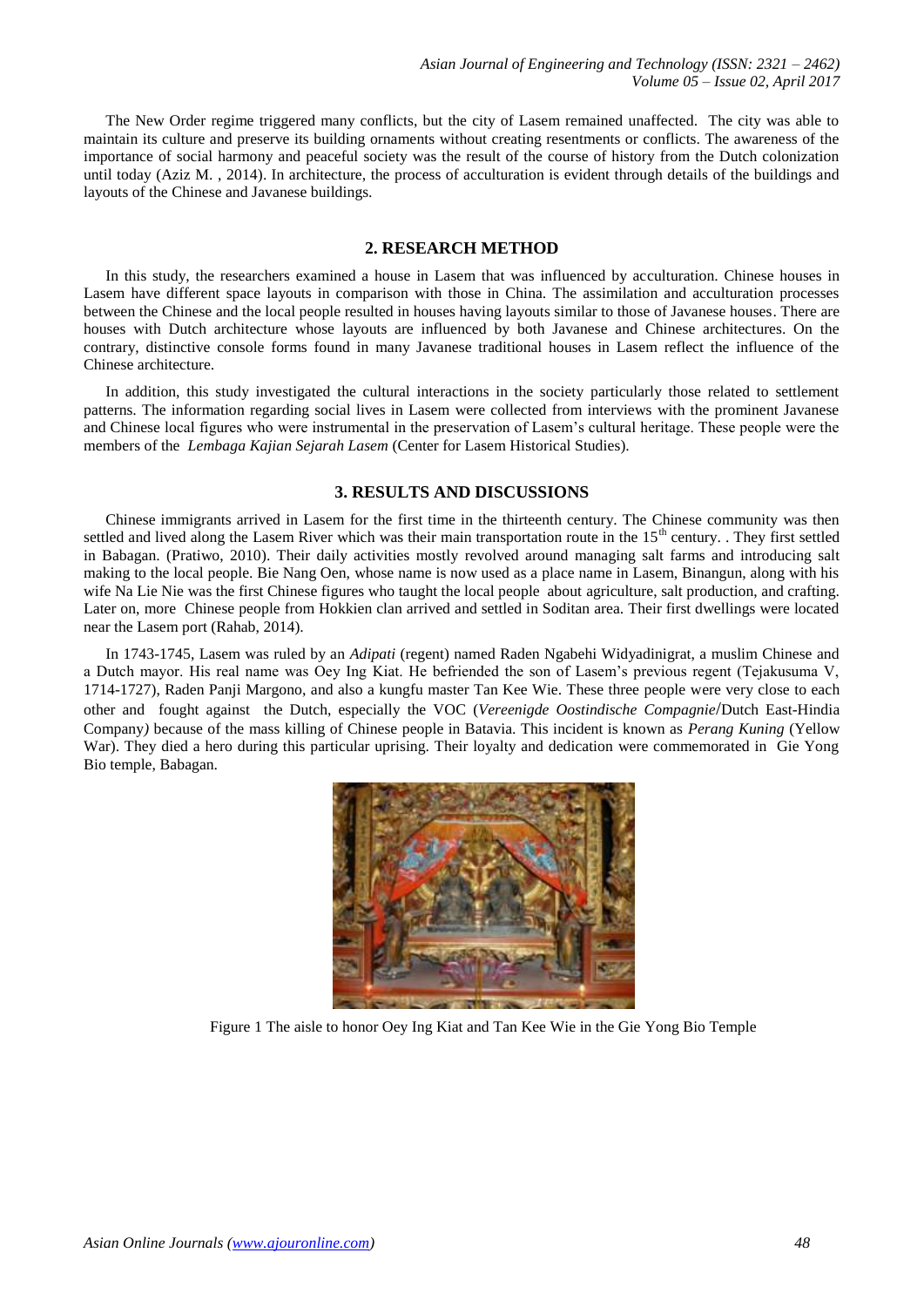

Figure 2 The aisle to honor Raden Panji Margono in the Gie Yong Bio Temple



Figure 3 The Gie Yong Bio Temple, Babagan

The stories about their heroism are handed over through generations. Today's young generation in Lasem respect and admire their heroism. They understand that the solidarity of these three prominent figures is instrumental in uniting the Javanese and the Chinese in Lasem to fight against the Dutch. Lasem was safe from conflicts instigated by the Dutch due to the strong bonds between the Chinese and the Javanese. The Gie Yong Bio Temple in Babagan stands out as a monument symbolizing closeness and brotherhood of Lasem people. Until now, the acculturation, assimilation, and interethnic marriages continue. Interethnic marriages have existed for seven generations that it is difficult to separate Lasem people nowadays based on ethnicity alone (Aziz M. , 2014).

Historically speaking, buildings with Chinese architecture are influenced by Javanese coastal building design. Original Chinese architecture has been incorporated with Javanese architecture; thus, this creates a beautiful harmony. However, Handinoto (2015), pointed out that some parts of the Chinese architecture, a courtyard called *si he yuan*   $($   $\underline{m \triangleq \mathbb{E}}$   $)$ , is still well-preserved. .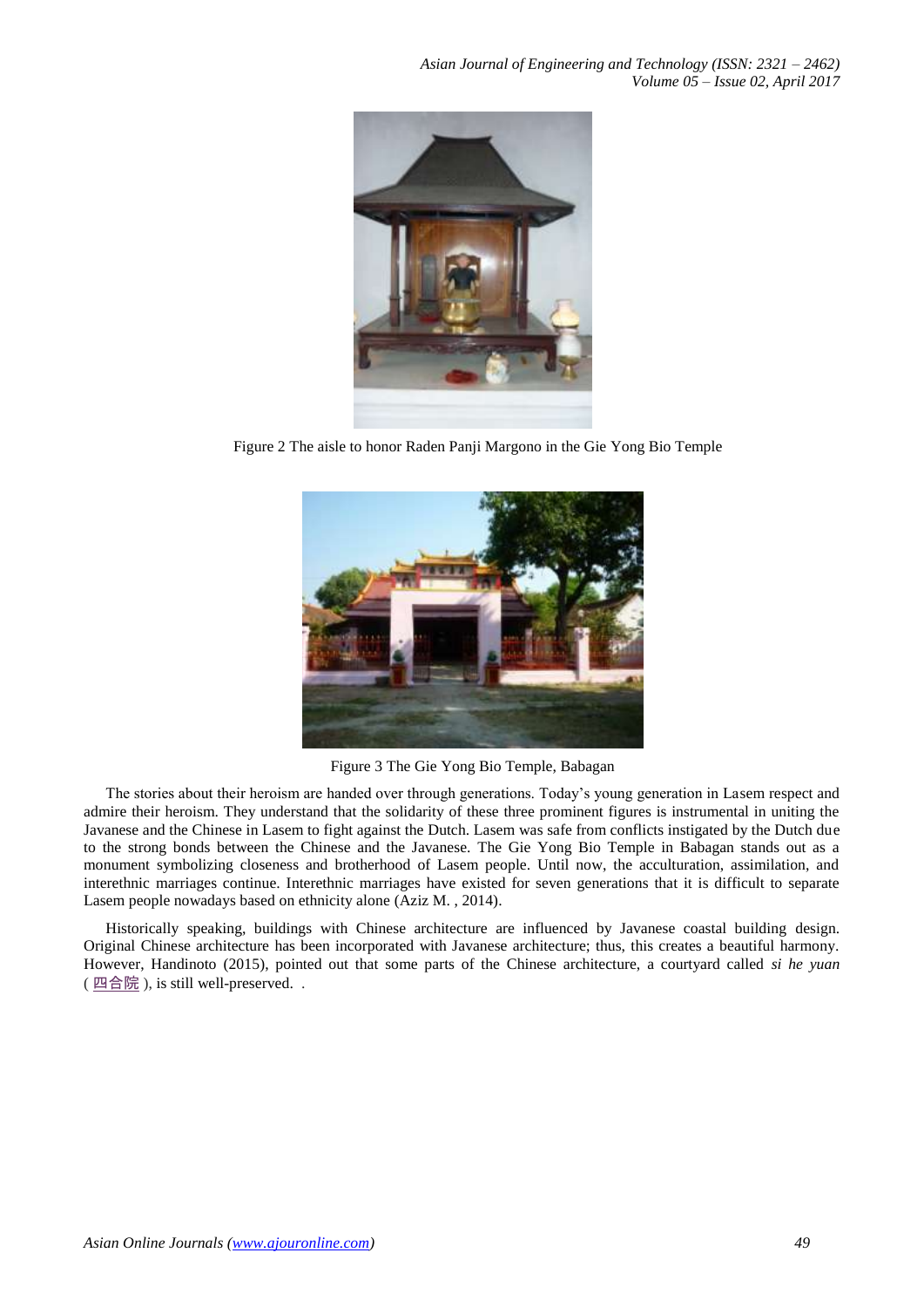

Figure 4. The manifestation of the Acculturation Process in Buildings in Lasem

As seen in Figure 4, the layout of Chinese building in Lasem appears to be similar with that of the Javanese due to the acculturation process of the people. Actually, Acculturation is a form of assimilation between two or more cultures which synergize to form a bridge between the characters of the two different cultures or multiple cultures (Eagleton, 2000).I

Chinese dwellings comprise several buildings. The main building has the same layout principle, but the building mass patterns still adhere to the Chinese architecture in China (Figure 5). The acculturation process is expressed through the design of the main buildings.



Figure 5. Similar Layouts of Chinese and Javanese houses in Lasem

In the buildings that the researchers observed, the houses with Chinese, Dutch, or Javanese architecture bear some similarities in terms of layouts. They are as follows (Figure 6).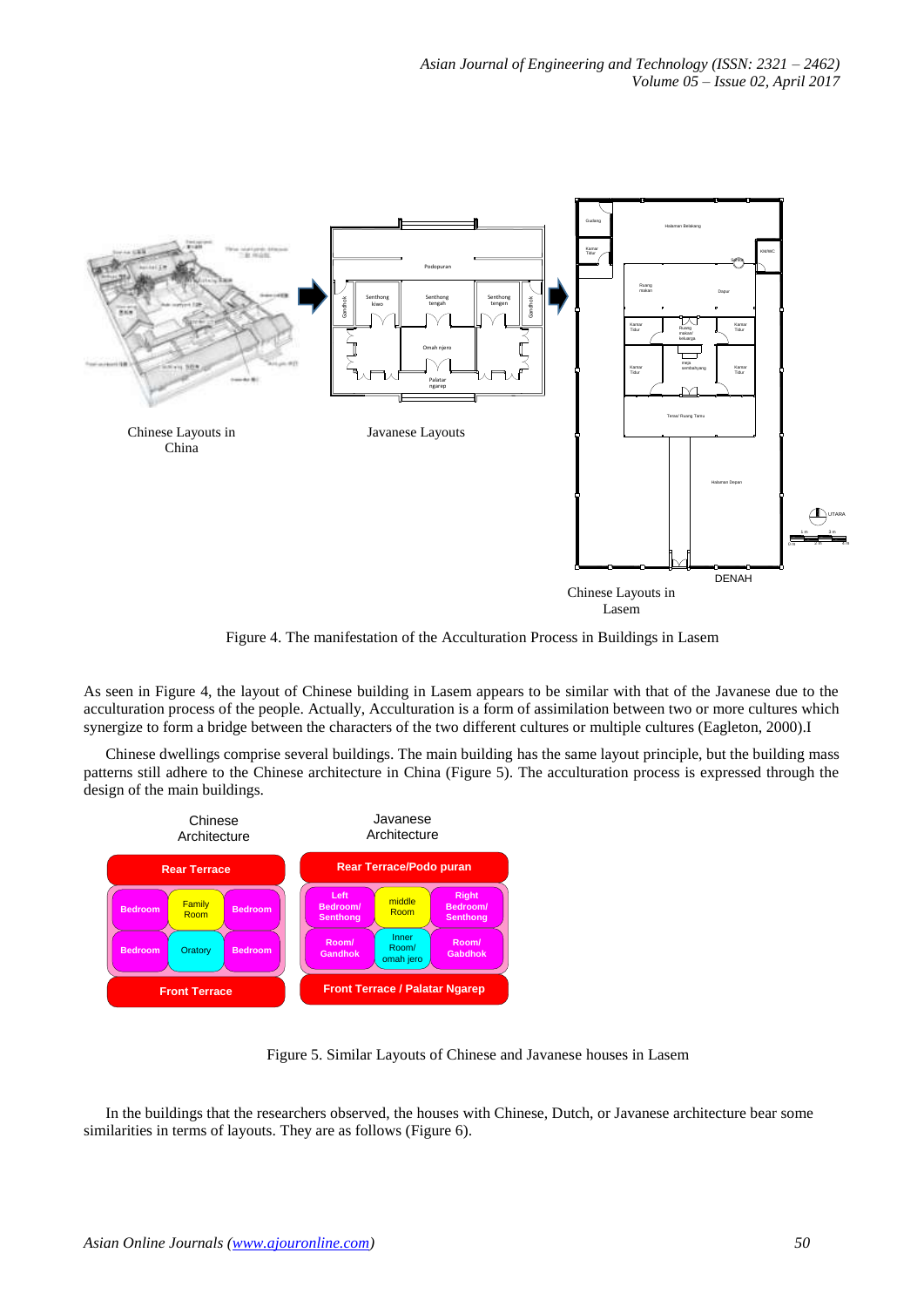*Asian Journal of Engineering and Technology (ISSN: 2321 – 2462) Volume 05 – Issue 02, April 2017*



Figure 6. Layouts of Houses in Lasem

Houses whose owners are relatively friendly and outgoing often possess spacious terraces for them to socialize with people in the neighborhood. They usually gather at 6 to 8 in the morning before work to discuss topics related to tasks and responsibilities in the workplace, or perhaps after office hours instead, that is at 6 to 8 in the evening.



Figure 7 A terrace to facilitate people's gathering

A spacious terrace could also function as an open area for gathering, interacting, and discussing problems within the society. Interethnic assimilation across ethnicity takes place in the terrace. It is also reflected in Javanese gamelan instruments in these Chinese houses.

Another manifestation of acculturation process is the existence of Regol in front of buildings. Regol is a structure commonly found in Javanese building. Often used as an entrance gate, this structure is incorporated into the Chinese houses. There is an elongated structure in front of the house and it usually functions as a warehouse.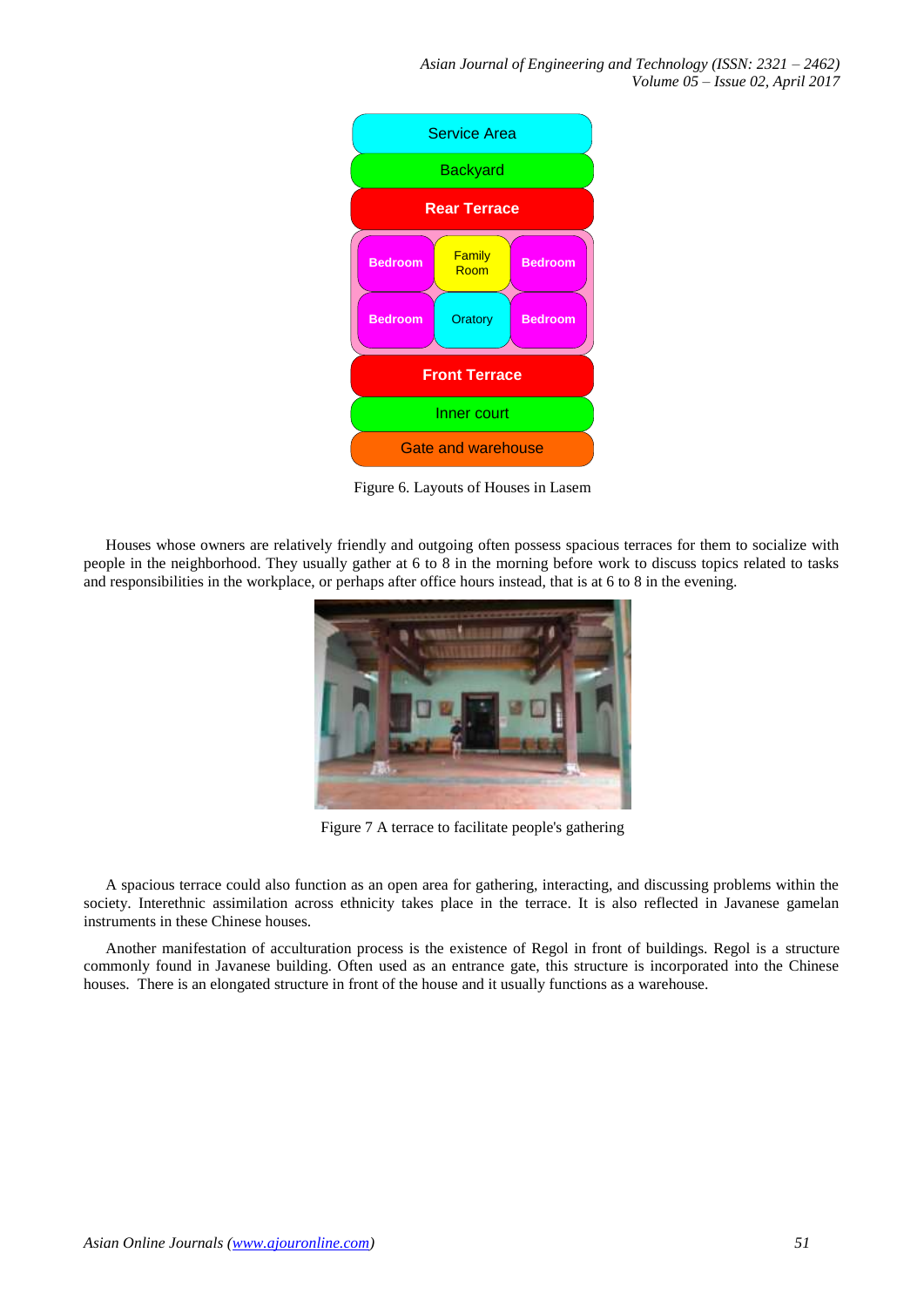*Asian Journal of Engineering and Technology (ISSN: 2321 – 2462) Volume 05 – Issue 02, April 2017*



Figure 8. The Early Entrance Gate of Chinese Buildings Source: Personal archive

In addition, the spacious front area of the house is designed for Regol, just like the one in Javanese houses, as the entrance gate. Here the constructed Regol conforms to Chinese architecture as does the main building. Regol is a product of mixing of Javanese and Chinese architecture.



Figure 9. Regol as the entrance gate of Chinese and Javanese-oriented architecture Source: Personal archive Document

In many Chinese buildings, there are consoles known as *tou-kung* ( 斗拱 ). These consoles are the icon of the city of Lasem. They are found not only in buildings with Chinese architecture, but also in buildings with Javanese architecture.



Figure 10. *Tou-kung* ( 斗拱 ) console on Chinese and Javanese houses

Source: Personal archive

## **4. ACKNOWLEGEMENT**

Our greatest gratitude is directed towards the Directorate General of Higher Education for funding this research through fundamental research grants for our study entitled "The Study of Layouts and Building Systems of Chinese Architecture in Pecinan Lasem".